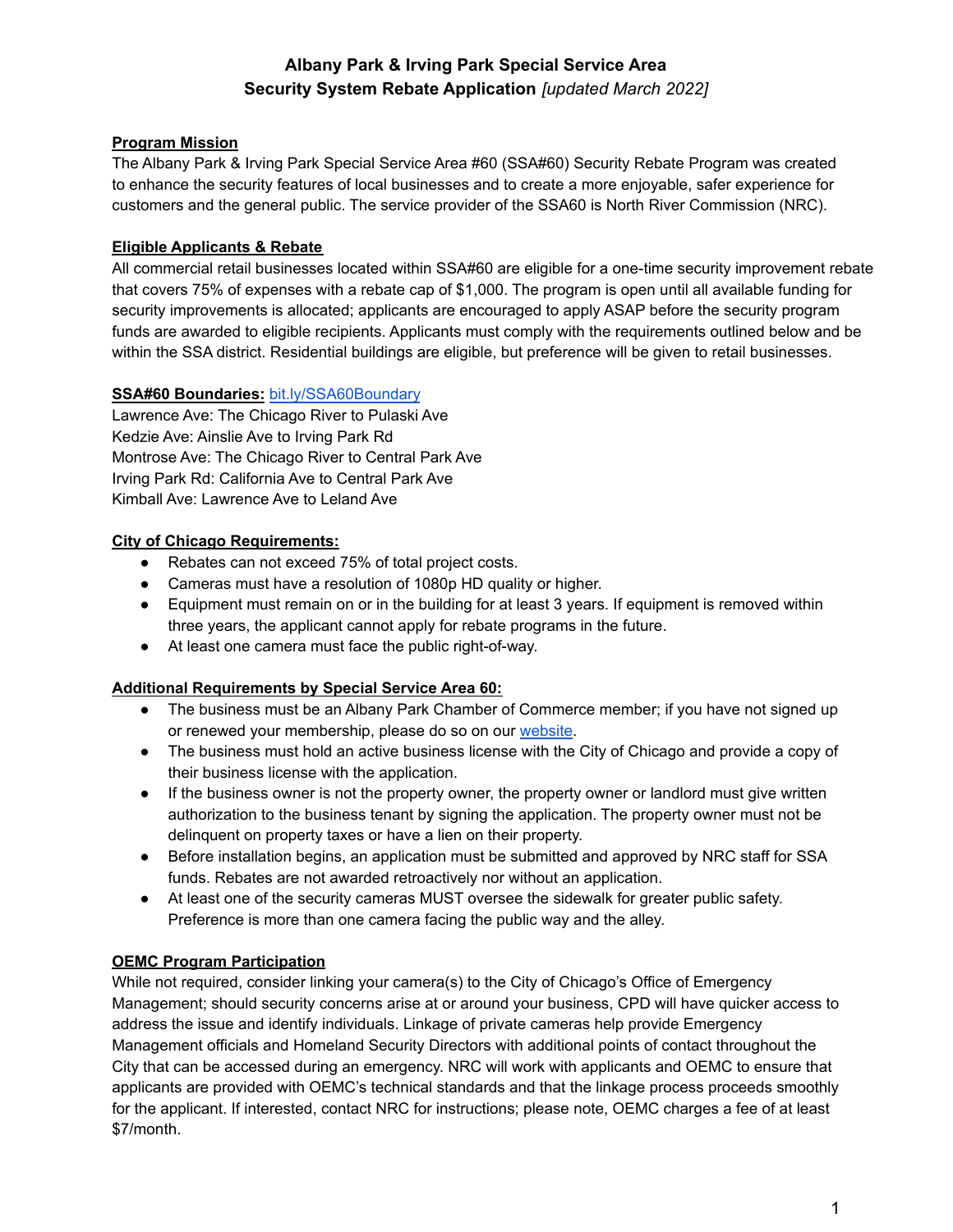## **Installation Options & Vendors**

Applicants are responsible for contacting the vendor of choice to fully understand the camera system, installation processes and needs, costs, warranties, and more prior to submitting this application. Applicants are responsible for the coordination of installation services.

#### *Program Options:*

- (A) Choose any package from the listed packages from the four vendors
- (B) Choose any vendor and package other than the four vendors selected
- (C) Self purchase of your package *(ex. Costco, Amazon)*

#### **Vendor Payments**

Applicants are responsible for paying the security camera vendor of their choice. NRC will issue a rebate check to the applicant after all program requirements are met.

## **Application Submission**

Email or hand-deliver the completed application materials (quote, business license, complete application) to the staff member who will review your application and notify you if you qualify at this time and next steps:

#### **Benji Corpuz, Economic Development Coordinator**

North River Commission | Albany Park Chamber of Commerce 3403 W. Lawrence Ave Ste. 201, Chicago IL 60625 Email: [bcorpuz@northrivercommission.org](mailto:bcorpuz@northrivercommission.org) Phone: 312.860.7884

## **Rebate Process & Documentation**

- Schedule the installation with your vendor and notify NRC staff of the installation date(s) **after** you receive notification that your application is approved.
- Pay the vendor the remaining balance once your camera package is installed and your feed is live.
- Schedule an inspection with NRC within 5 business days of the installation completion for staff to review the camera installations and the live feed. The inspection ensures at least 1 camera faces the public way and the work was completed per your application.
- Prepare documentation to provide staff on the day of your inspection: (a) initial quote (b) final invoice with a \$0 balance (c) proof of cleared payments (d) screenshot of the camera feed facing the public way.
- After inspection of the installation and all required documents are satisfactory, NRC will issue a rebate within 10 business days. Reminder: 75% of total project funds are rebated with a cap of \$1,000.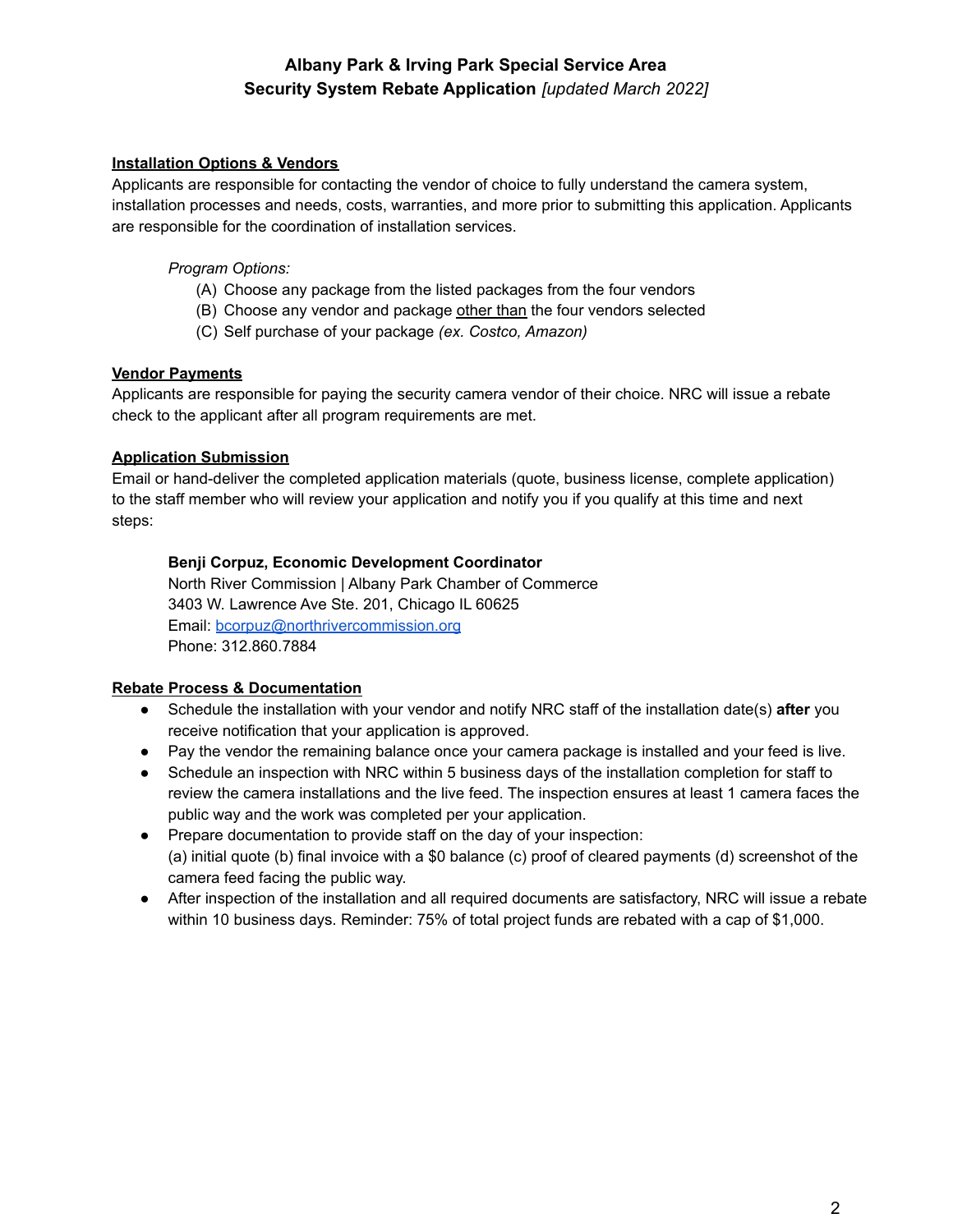#### **Vendor Referrals**

- **Alert Protective Services** (773) 685-8383 [alertprotective.com](https://alertprotective.com/)
- **Cam9Install** 773-642-4398; Contact: Jose [sales@cam9install.com](mailto:sales@cam9install.com) [cam9install.com](http://www.cam9install.com/index.html)
- **● Imperial Surveillance** 224-388-3305; Contact: Bill Marks [Info@ImperialCCTV.com](mailto:Info@ImperialCCTV.com) [imperialcctv.com/blog/gallery/security-cameras](http://www.imperialcctv.com/blog/gallery/security-cameras)
- **Surveillance Triangle Inc**. (877) 676-9441; Contact: Hamzeh [sales@surveillancetriangle.com](mailto:sales@surveillancetriangle.com) [surveillancetriangle.com](http://www.surveillancetriangle.com)
- **● Chicago Security Surveillance** (773) 746-0350; Contact: Don [chicago\\_security\\_surveillance@live.com](mailto:chicago_security_surveillance@live.com) [chicagosecuritysurveillance.com](http://chicagosecuritysurveillance.com/)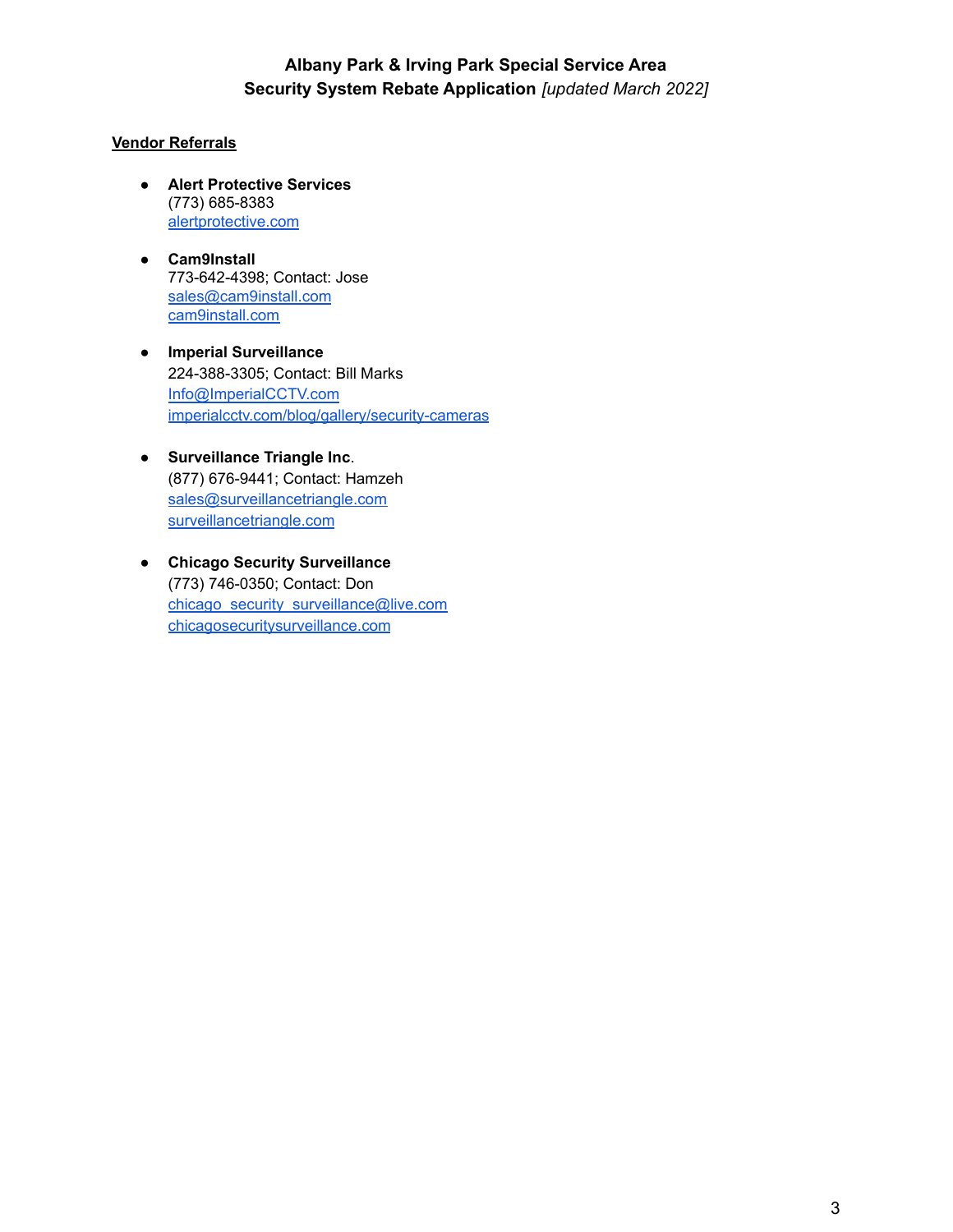## **Please identify ownership; check the appropriate box:**

| $\Box$ I am the property owner<br>$\Box$ I am the business owner<br>$\Box$ I am both the property and business owner                                                                                                                                                                                                                                                                                                                                                                                                                                                                                                         |
|------------------------------------------------------------------------------------------------------------------------------------------------------------------------------------------------------------------------------------------------------------------------------------------------------------------------------------------------------------------------------------------------------------------------------------------------------------------------------------------------------------------------------------------------------------------------------------------------------------------------------|
|                                                                                                                                                                                                                                                                                                                                                                                                                                                                                                                                                                                                                              |
| Business/Property Name/LLC: (rebate will be issued to this name after installation and inspection)                                                                                                                                                                                                                                                                                                                                                                                                                                                                                                                           |
|                                                                                                                                                                                                                                                                                                                                                                                                                                                                                                                                                                                                                              |
|                                                                                                                                                                                                                                                                                                                                                                                                                                                                                                                                                                                                                              |
|                                                                                                                                                                                                                                                                                                                                                                                                                                                                                                                                                                                                                              |
|                                                                                                                                                                                                                                                                                                                                                                                                                                                                                                                                                                                                                              |
|                                                                                                                                                                                                                                                                                                                                                                                                                                                                                                                                                                                                                              |
| Total number of cameras in your package: ____________                                                                                                                                                                                                                                                                                                                                                                                                                                                                                                                                                                        |
| Number of cameras overlooking the public way (min. 1):                                                                                                                                                                                                                                                                                                                                                                                                                                                                                                                                                                       |
| Are you adding more cameras to your existing system, or are you installing cameras for the first time?<br>$\Box$ More/Adding $\Box$ New/First Installation                                                                                                                                                                                                                                                                                                                                                                                                                                                                   |
| Who is installing the system? $\Box$ Self-Install $\Box$ Vendor Install                                                                                                                                                                                                                                                                                                                                                                                                                                                                                                                                                      |
| Upon signing the document, I, the business owner, agree to have at least one camera facing the street or sidewalk,<br>and I will provide all documentation including this application, business license, invoices, and receipts in order to<br>receive my rebate. I will keep the equipment in place for at least three years; if I move it, I will notify NRC. I will also<br>be a member of the Albany Park Chamber of Commerce. If I am not the property owner, as part of the application, I<br>will provide their written consent via this application. The property owner swears there are no liens on their property. |

| <b>Business Owner's Signature</b> | <b>Business Owner's Name</b> | Date |  |
|-----------------------------------|------------------------------|------|--|

 $\frac{1}{\sqrt{2\pi}}$